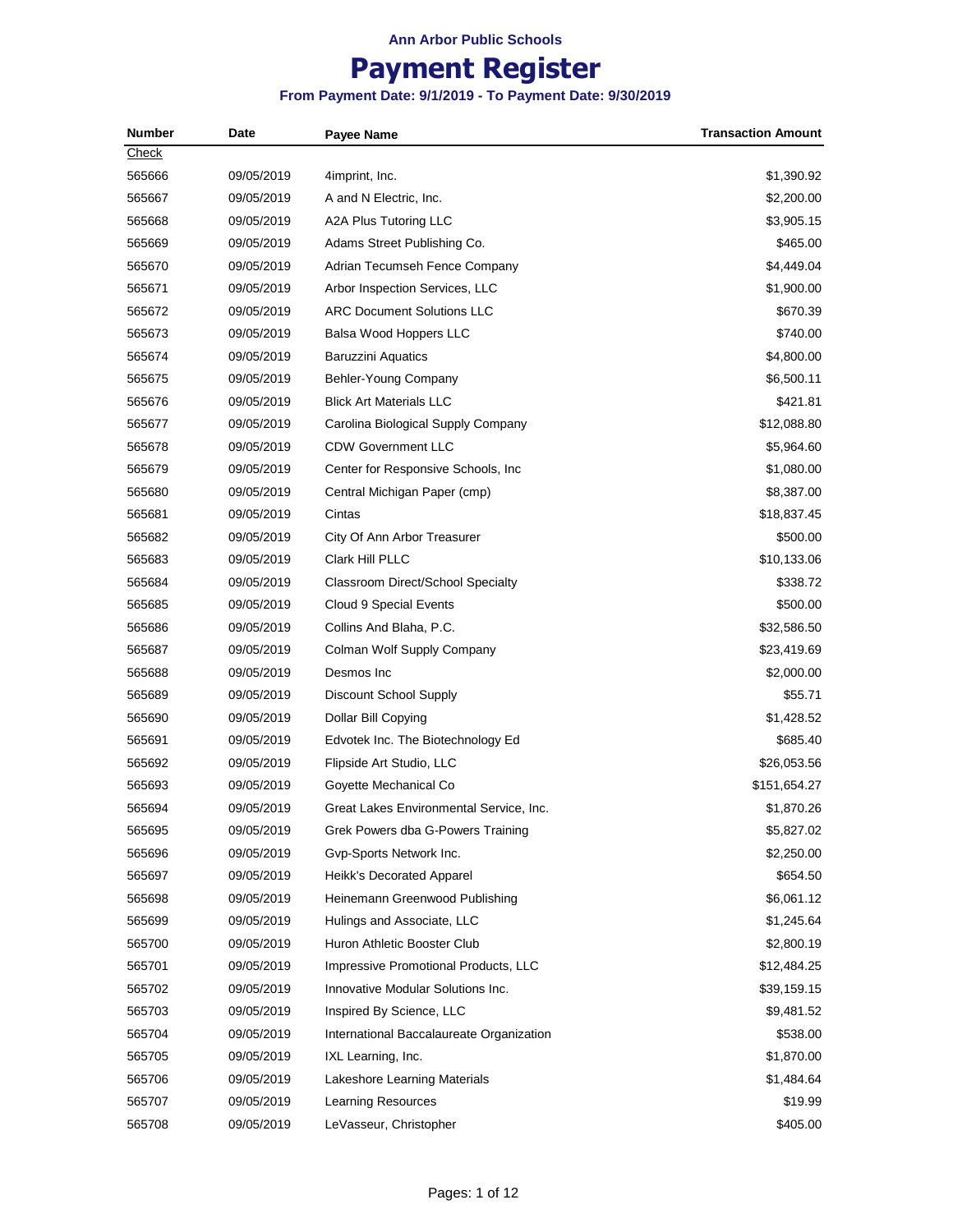|        |            | From Payment Date: 9/1/2019 - To Payment Date: 9/30/2019 |              |
|--------|------------|----------------------------------------------------------|--------------|
| 565709 | 09/05/2019 | Lexia Learning Systems LLC                               | \$208,041.75 |
| 565710 | 09/05/2019 | Massp                                                    | \$2,350.00   |
| 565711 | 09/05/2019 | Mcgraw-Hill School Education                             | \$8,741.58   |
| 565712 | 09/05/2019 | Metro Delivery, Inc.                                     | \$163.55     |
| 565713 | 09/05/2019 | MI Amateur Softball Association - MASA                   | \$810.00     |
| 565714 | 09/05/2019 | Mi High School Athletic Assn                             | \$30.00      |
| 565715 | 09/05/2019 | Midwest Graphics & Awards, Inc.                          | \$45.33      |
| 565716 | 09/05/2019 | Mini Docs, LLC                                           | \$2,990.00   |
| 565717 | 09/05/2019 | <b>NASSP/NHS</b>                                         | \$480.00     |
| 565718 | 09/05/2019 | O'Neill, John, Patrick                                   | \$2,296.00   |
| 565719 | 09/05/2019 | Office Depot                                             | \$16,057.51  |
| 565720 | 09/05/2019 | <b>OHM Advisors</b>                                      | \$7,957.00   |
| 565721 | 09/05/2019 | <b>Opening Paths LLC</b>                                 | \$4,500.00   |
| 565722 | 09/05/2019 | Pearson Education, Inc.                                  | \$262.35     |
| 565723 | 09/05/2019 | Pegasus Entertainment, Inc.                              | \$15,804.26  |
| 565724 | 09/05/2019 | Phoenix Contractors, Inc.                                | \$32,106.60  |
| 565725 | 09/05/2019 | Pioneer Athletic Booster Club                            | \$1,755.07   |
| 565726 | 09/05/2019 | <b>Pitney Bowes</b>                                      | \$11.71      |
| 565727 | 09/05/2019 | PKSA Ann Arbor, LLC                                      | \$953.08     |
| 565728 | 09/05/2019 | Procter & Gamble Distributing                            | \$1,391.04   |
| 565729 | 09/05/2019 | <b>Professional Tennis Registry</b>                      | \$477.00     |
| 565730 | 09/05/2019 | Quench USA Inc.                                          | \$159.80     |
| 565731 | 09/05/2019 | <b>Really Good Stuff</b>                                 | \$163.54     |
| 565732 | 09/05/2019 | Robert's Floors Company                                  | \$11,625.00  |
| 565733 | 09/05/2019 | Rochester 100                                            | \$1,269.00   |
| 565734 | 09/05/2019 | Scholastic Inc                                           | \$96.80      |
| 565735 | 09/05/2019 | School Specialty Inc*                                    | \$435.05     |
| 565736 | 09/05/2019 | ScreenLine, LLC                                          | \$830.00     |
| 565737 | 09/05/2019 | Secrest, Wardle, Lynch, Hampton, Truex & Morley, Pc      | \$312.89     |
| 565738 | 09/05/2019 | Sehi Computer Products, Inc.                             | \$12,714.00  |
| 565739 | 09/05/2019 | Shamrock Floor Inc                                       | \$13,472.33  |
| 565740 | 09/05/2019 | Staples Advantage                                        | \$131.76     |
| 565741 | 09/05/2019 | Steve's Custom Signs, Inc.                               | \$190.00     |
| 565742 | 09/05/2019 | Stevens Disposal & Recycling Services Inc                | \$1,580.00   |
| 565743 | 09/05/2019 | Still Mountain Buddhist Meditation Center                | \$145.86     |
| 565744 | 09/05/2019 | Stone & Dirt                                             | \$60,550.00  |
| 565745 | 09/05/2019 | <b>Superior Text</b>                                     | \$3,655.85   |
| 565746 | 09/05/2019 | <b>Team Sports</b>                                       | \$605.25     |
| 565747 | 09/05/2019 | The F.P. Horak Company                                   | \$106.00     |
| 565748 | 09/05/2019 | The Sherwin-Williams Company                             | \$1,126.60   |
| 565749 | 09/05/2019 | TregoEd, Inc.                                            | \$6,375.00   |
| 565750 | 09/05/2019 | Video And Internet Stuff, Llc                            | \$1,090.00   |
| 565751 | 09/05/2019 | W.J. O'Neil Company                                      | \$702.12     |
| 565752 | 09/05/2019 | Warren Wheeler, CPSI, LLC                                | \$4,125.00   |
| 565753 | 09/05/2019 | Washtenaw Glass Co.                                      | \$2,734.65   |
| 565754 | 09/05/2019 | Washtenaw Intermediate School District                   | \$338.00     |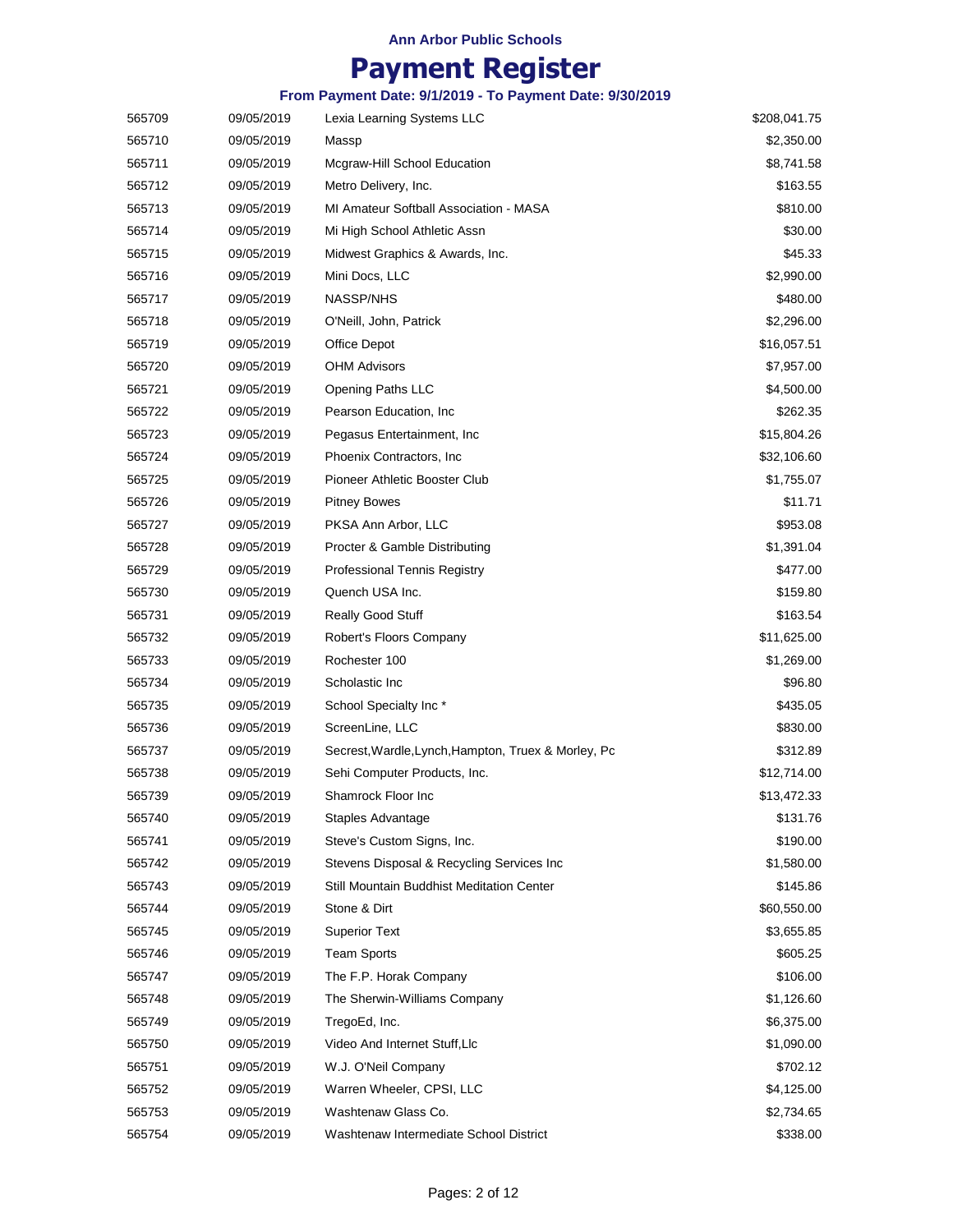# **Payment Register**

| 565755 | 09/05/2019 | <b>Wolverine Sports Supply</b>                     | \$309.50    |
|--------|------------|----------------------------------------------------|-------------|
| 565756 | 09/05/2019 | Wolverine Supply Inc                               | \$1,007.46  |
| 565757 | 09/05/2019 | Zion Evangelical Lutheran Church of Ann Arbor      | \$7,130.00  |
| 565758 | 09/05/2019 | Dobrik-Guarascio, Marta                            | \$250.00    |
| 565759 | 09/05/2019 | Dobrik-Guarascio, Marta                            | \$15.00     |
| 565760 | 09/05/2019 | Fan, Zhenzhen                                      | \$45.00     |
| 565761 | 09/05/2019 | Graves, Toshiko                                    | \$29.00     |
| 565762 | 09/05/2019 | Kratz, Nyeli                                       | \$50.00     |
| 565763 | 09/05/2019 | Leng, Mingming                                     | \$528.70    |
| 565764 | 09/05/2019 | Michigan Crossroads Council (Boy Scouts Of America | \$375.00    |
| 565765 | 09/05/2019 | Palaski, Nicole                                    | \$50.00     |
| 565766 | 09/12/2019 | Asset Acceptance LLC                               | \$232.79    |
| 565767 | 09/12/2019 | Berndt & Associates, P.C.                          | \$119.54    |
| 565768 | 09/12/2019 | David Lowell's Towing                              | \$45.00     |
| 565769 | 09/12/2019 | Michigan Department of Treasury                    | \$411.71    |
| 565770 | 09/12/2019 | Michigan Guaranty Agency                           | \$84.45     |
| 565771 | 09/12/2019 | Oklahoma Centralized Support Registry- FOC 711     | \$311.90    |
| 565772 | 09/12/2019 | <b>Pioneer Credit Recovery</b>                     | \$300.01    |
| 565773 | 09/12/2019 | Shermeta Law Group, PLLC                           | \$203.42    |
| 565774 | 09/12/2019 | State of Kansas                                    | \$205.20    |
| 565775 | 09/12/2019 | Stuart M. Collis (49530)                           | \$493.44    |
| 565776 | 09/12/2019 | Szuba & Associates, PLLC                           | \$234.83    |
| 565777 | 09/12/2019 | U.S. Department of Education or Daniel L. Cobello  | \$100.78    |
| 565778 | 09/12/2019 | University Of Michigan Credit Union                | \$50.00     |
| 565779 | 09/12/2019 | US Department Of Education                         | \$300.01    |
| 565780 | 09/12/2019 | Velo Law Office                                    | \$236.38    |
| 565781 | 09/12/2019 | Weber & Olcese, P.L.C                              | \$120.29    |
| 565782 | 09/12/2019 | Weltman, Weinberg & Reis                           | \$183.59    |
| 565783 | 09/12/2019 | Chapter 13 David Wm Ruskin, Tru                    | \$150.10    |
| 565784 | 09/12/2019 | Chapter 13 Trustee                                 | \$253.85    |
| 565785 | 09/12/2019 | Goodman Frost Pllc                                 | \$50.00     |
| 565786 | 09/12/2019 | Michigan Guaranty Agency                           | \$199.85    |
| 565787 | 09/12/2019 | Michigan State Disbursement Unit                   | \$4,484.09  |
| 565788 | 09/12/2019 | Office Of The Chapter 13 Trustee                   | \$516.59    |
| 565789 | 09/12/2019 | United States Treasury                             | \$271.63    |
| 565790 | 09/12/2019 | US Department Of Education                         | \$119.82    |
| 565791 | 09/12/2019 | US Department Of Education                         | \$85.27     |
| 565792 | 09/12/2019 | US Dept Of Education                               | \$200.81    |
| 565793 | 09/12/2019 | Washington State Support Registry                  | \$98.84     |
| 565794 | 09/12/2019 | A and N Electric, Inc.                             | \$7,950.00  |
| 565795 | 09/12/2019 | Adrian Tecumseh Fence Company                      | \$21,665.20 |
| 565796 | 09/12/2019 | Ann Arbor Student Building Industry                | \$1,188.00  |
| 565797 | 09/12/2019 | Ann Arbor Welding Supply                           | \$73.20     |
| 565798 | 09/12/2019 | Ann Arbor Welding Supply                           | \$79.49     |
| 565799 | 09/12/2019 | Apple Computer Inc                                 | \$2,506.95  |
| 565800 | 09/12/2019 | <b>Belle Tire</b>                                  | \$445.95    |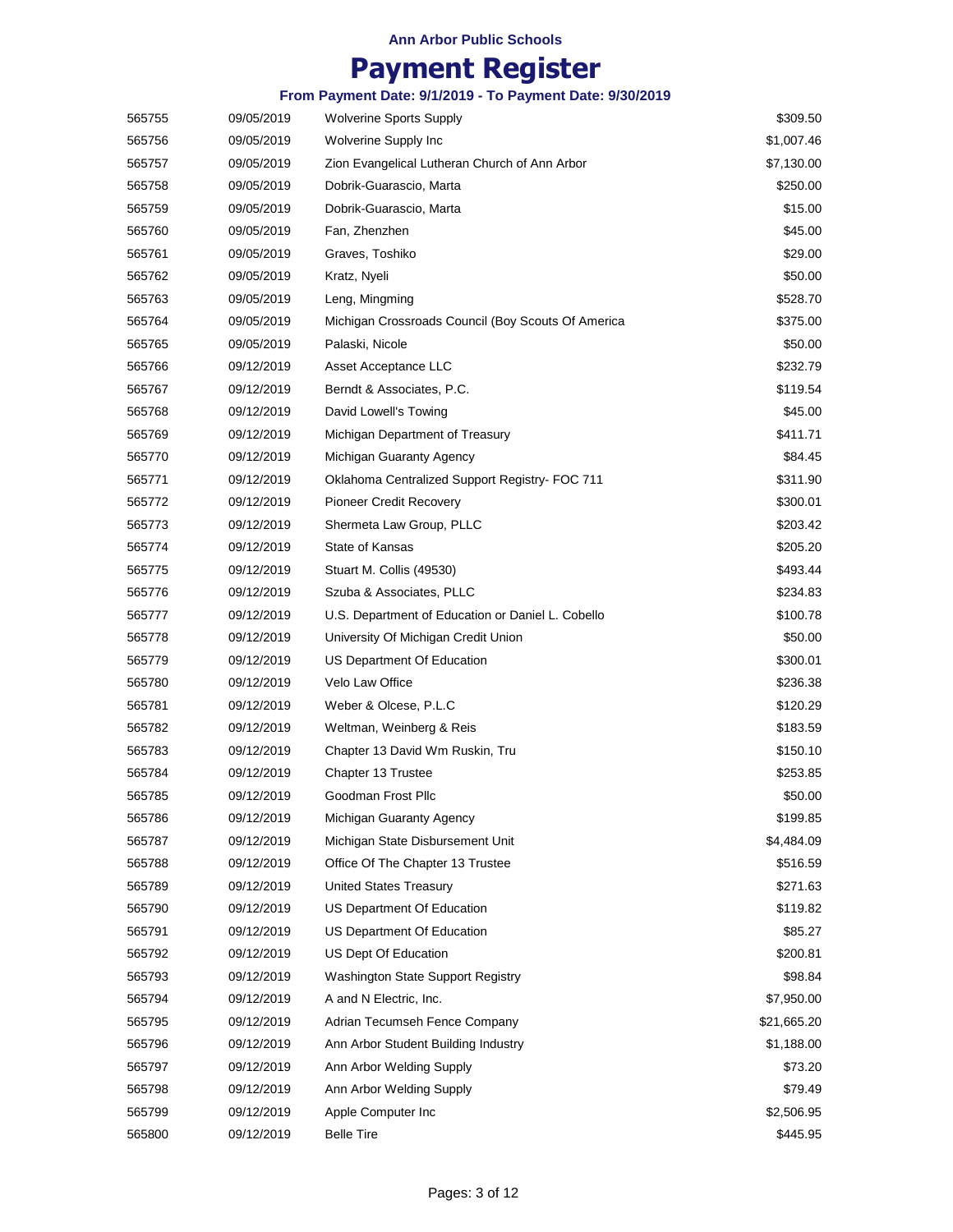## **Payment Register**

|        |            | From Payment Date: 9/1/2019 - To Payment Date: 9/30/2019 |              |
|--------|------------|----------------------------------------------------------|--------------|
| 565801 | 09/12/2019 | <b>Blick Art Materials LLC</b>                           | \$945.72     |
| 565802 | 09/12/2019 | BMO HARRIS BANK N.A.                                     | \$8,530.72   |
| 565803 | 09/12/2019 | Campus Agendas                                           | \$178.75     |
| 565804 | 09/12/2019 | <b>Carpentry Concepts &amp; Ceilings</b>                 | \$16,352.31  |
| 565805 | 09/12/2019 | City Of Ann Arbor Police Dept.                           | \$1,128.96   |
| 565806 | 09/12/2019 | Classroom Direct/School Specialty                        | \$382.89     |
| 565807 | 09/12/2019 | Colman Wolf Supply Company                               | \$2,998.90   |
| 565808 | 09/12/2019 | Committee For Children                                   | \$4,859.00   |
| 565809 | 09/12/2019 | Communication Solutions, LLC                             | \$470.00     |
| 565810 | 09/12/2019 | Complete Production System Inc                           | \$5,572.70   |
| 565811 | 09/12/2019 | <b>Creating Brighter Futures</b>                         | \$175.00     |
| 565812 | 09/12/2019 | Crisis Prevention Institute Inc.                         | \$3,840.00   |
| 565813 | 09/12/2019 | Cumberland Therapy Services, LLC                         | \$1,440.00   |
| 565814 | 09/12/2019 | Discount School Supply                                   | \$212.44     |
| 565815 | 09/12/2019 | Dollar Bill Copying                                      | \$35,324.11  |
| 565816 | 09/12/2019 | Electude USA LLC                                         | \$2,145.00   |
| 565817 | 09/12/2019 | Enterprise Rent-A-Car                                    | \$2,787.41   |
| 565818 | 09/12/2019 | <b>Equal Opportunity Schools</b>                         | \$18,000.00  |
| 565819 | 09/12/2019 | Fastsigns                                                | \$144.80     |
| 565820 | 09/12/2019 | Ferguson Enterprises, Inc.                               | \$13,745.35  |
| 565821 | 09/12/2019 | FileWave (USA), Inc                                      | \$85,000.00  |
| 565822 | 09/12/2019 | Follett School Solutions, Inc.                           | \$12.50      |
| 565823 | 09/12/2019 | <b>Franklin Covey</b>                                    | \$3,350.00   |
| 565824 | 09/12/2019 | Gaynor, Jeffrey, T                                       | \$130.00     |
| 565825 | 09/12/2019 | Getaway Tours Inc                                        | \$895.00     |
| 565826 | 09/12/2019 | <b>Graduation Alliance</b>                               | \$19,500.00  |
| 565827 | 09/12/2019 | Grainger                                                 | \$1,692.40   |
| 565828 | 09/12/2019 | Heinemann Greenwood Publishing                           | \$2,156.00   |
| 565829 | 09/12/2019 | Hewitt's Music, Inc.                                     | \$470.00     |
| 565830 | 09/12/2019 | Inner Explorer, Inc.                                     | \$1,000.00   |
| 565831 | 09/12/2019 | Inventive Technology, Inc.                               | \$18,993.20  |
| 565832 | 09/12/2019 | J W Pepper & Sons, Inc.                                  | \$577.99     |
| 565833 | 09/12/2019 | Jackson Service Company                                  | \$157.50     |
| 565834 | 09/12/2019 | Johnson, Bryan, Lee                                      | \$130.00     |
| 565835 | 09/12/2019 | Johnstone Supply Detroit Group                           | \$238.86     |
| 565836 | 09/12/2019 | Kelly-Shaieb, Jessica, Leigh                             | \$130.00     |
| 565837 | 09/12/2019 | Knight Transfer Services, Inc.                           | \$447.52     |
| 565838 | 09/12/2019 | Knowledge Matters Inc                                    | \$1,295.00   |
| 565839 | 09/12/2019 | Lakeshore Learning Materials                             | \$204,750.85 |
| 565840 | 09/12/2019 | Lazarus, Rebecca, Ruth                                   | \$130.00     |
| 565841 | 09/12/2019 | Learning Without Tears                                   | \$2,938.14   |
| 565842 | 09/12/2019 | Marshall Music Co                                        | \$627.24     |
| 565843 | 09/12/2019 | Marxmoda, Inc.                                           | \$13,997.51  |
| 565844 | 09/12/2019 | Mcgraw-Hill School Education                             | \$743.40     |
| 565845 | 09/12/2019 | Medco Supply Co (lockbox) Or Masune & Surgical S         | \$137.67     |
|        |            |                                                          |              |

[565846](javascript:void(window.open() 09/12/2019 \$1,144.00 Meridian Winds LLC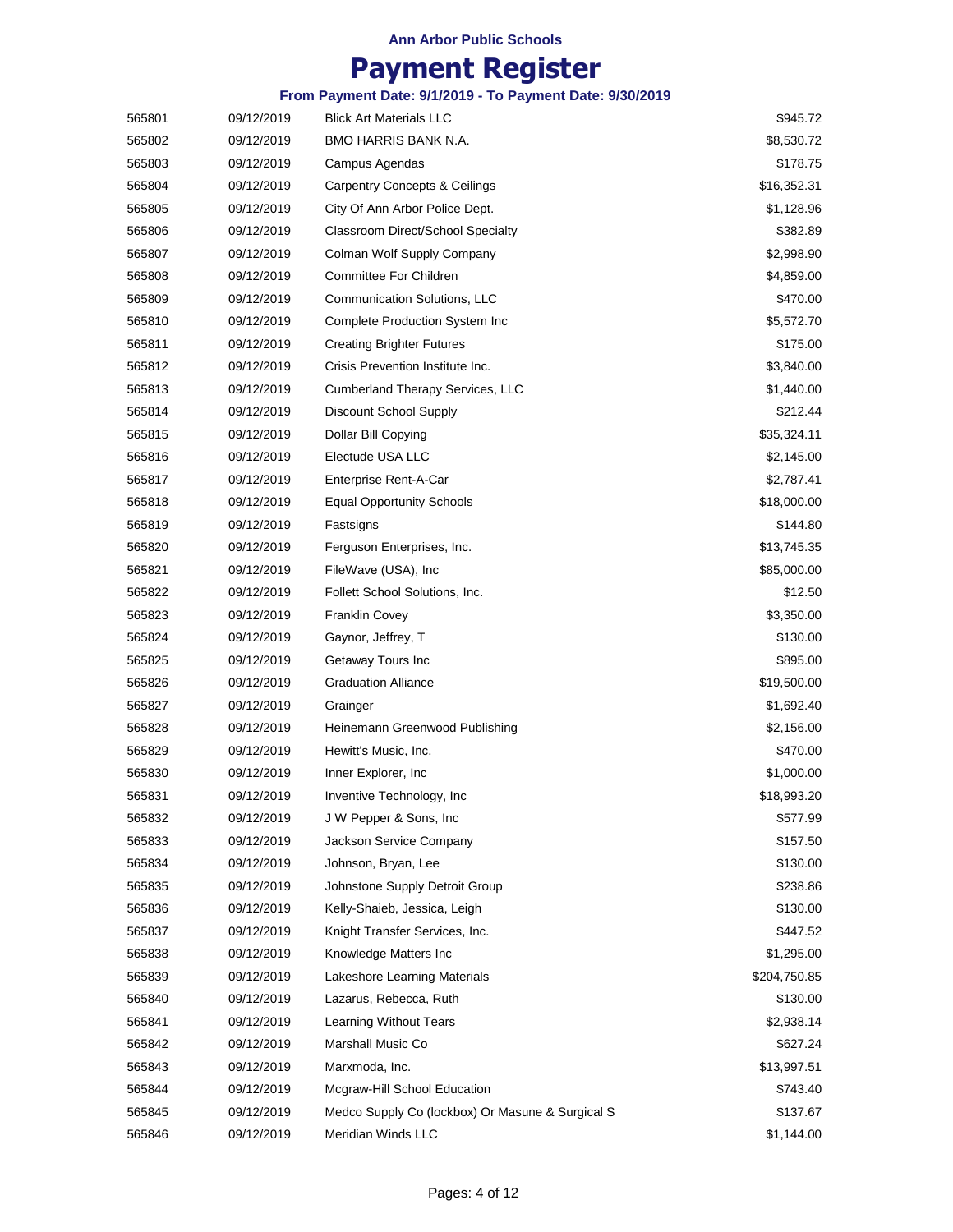|        |            | From Payment Date: 9/1/2019 - To Payment Date: 9/30/2019 |              |
|--------|------------|----------------------------------------------------------|--------------|
| 565847 | 09/12/2019 | Merit Network, Inc.                                      | \$52,700.00  |
| 565848 | 09/12/2019 | Mi Restaurant Association Educational Support            | \$199.00     |
| 565849 | 09/12/2019 | Michigan Power Rodding, Inc.                             | \$818.00     |
| 565850 | 09/12/2019 | Midwestern Consulting Inc-Mci                            | \$9.35       |
| 565851 | 09/12/2019 | Miller Canfield Paddock Stone Plc                        | \$585.00     |
| 565852 | 09/12/2019 | Miracle Recreation Equip Co                              | \$1,762.00   |
| 565853 | 09/12/2019 | Mitchell, Harmony, Tynisha                               | \$130.00     |
| 565854 | 09/12/2019 | Mitchell 1                                               | \$1,099.00   |
| 565855 | 09/12/2019 | Montgomery Ctr Res Child & Adolescent Dev (MCRCAD)       | \$2,500.00   |
| 565856 | 09/12/2019 | <b>MSBOA</b>                                             | \$3,750.00   |
| 565857 | 09/12/2019 | National Council of Teachers of Mathematics              | \$618.22     |
| 565858 | 09/12/2019 | National Superintendents Roundtable                      | \$1,250.00   |
| 565859 | 09/12/2019 | NeoFunds by Neopost                                      | \$200.00     |
| 565860 | 09/12/2019 | <b>Nystrom Education</b>                                 | \$9,555.00   |
| 565861 | 09/12/2019 | Oakland University Billing & Collection                  | \$675.00     |
| 565862 | 09/12/2019 | Office Depot                                             | \$5,579.73   |
| 565863 | 09/12/2019 | Partners In Learning Programs, Inc.                      | \$547.50     |
| 565864 | 09/12/2019 | <b>Pediatric Therapy Associates</b>                      | \$24,082.50  |
| 565865 | 09/12/2019 | <b>Quill Corporation</b>                                 | \$46.65      |
| 565866 | 09/12/2019 | <b>Really Good Stuff</b>                                 | \$127.18     |
| 565867 | 09/12/2019 | S & S Worldwide, Inc.                                    | \$39.60      |
| 565868 | 09/12/2019 | School Health Corporation                                | \$64.85      |
| 565869 | 09/12/2019 | School Specialty Inc*                                    | \$3,267.01   |
| 565870 | 09/12/2019 | ScreenLine, LLC                                          | \$1,435.00   |
| 565871 | 09/12/2019 | Shar Products Co.                                        | \$20,689.83  |
| 565872 | 09/12/2019 | Simone Danyiell Lightfoot                                | \$130.00     |
| 565873 | 09/12/2019 | Southeastern Conference                                  | \$700.00     |
| 565874 | 09/12/2019 | Staples Advantage                                        | \$1,820.97   |
| 565875 | 09/12/2019 | <b>Starr Commonwealth</b>                                | \$199.00     |
| 565876 | 09/12/2019 | State Of Michigan Labor And Economic G                   | \$390.00     |
| 565877 | 09/12/2019 | Stevens Disposal & Recycling Services Inc                | \$321.00     |
| 565878 | 09/12/2019 | Stone & Dirt                                             | \$109,240.00 |
| 565879 | 09/12/2019 | Stukent, Inc.                                            | \$3,315.00   |
| 565880 | 09/12/2019 | <b>Superior Text</b>                                     | \$704.35     |
| 565881 | 09/12/2019 | <b>Susan Eunice Baskett</b>                              | \$130.00     |
| 565882 | 09/12/2019 | <b>Talx Corporation</b>                                  | \$108.60     |
| 565883 | 09/12/2019 | The Regents of the University of Michigan                | \$127.20     |
| 565884 | 09/12/2019 | The University of Michigan                               | \$6,000.00   |
| 565885 | 09/12/2019 | Tredroc Tire Services, LLC                               | \$1,484.16   |
| 565886 | 09/12/2019 | Two Way Radio Gear, Inc.                                 | \$446.50     |
| 565887 | 09/12/2019 | Tyler Technologies, Inc.                                 | \$1,320.24   |
| 565888 | 09/12/2019 | Unit Packaging                                           | \$1,542.20   |
| 565889 | 09/12/2019 | <b>VWR International Sargent Welch</b>                   | \$385.84     |
| 565890 | 09/12/2019 | <b>Washington Music Center</b>                           | \$6,143.12   |
| 565891 | 09/12/2019 | Washtenaw Glass Co.                                      | \$2,438.63   |
| 565892 | 09/12/2019 | Washtenaw Intermediate School District                   | \$345.00     |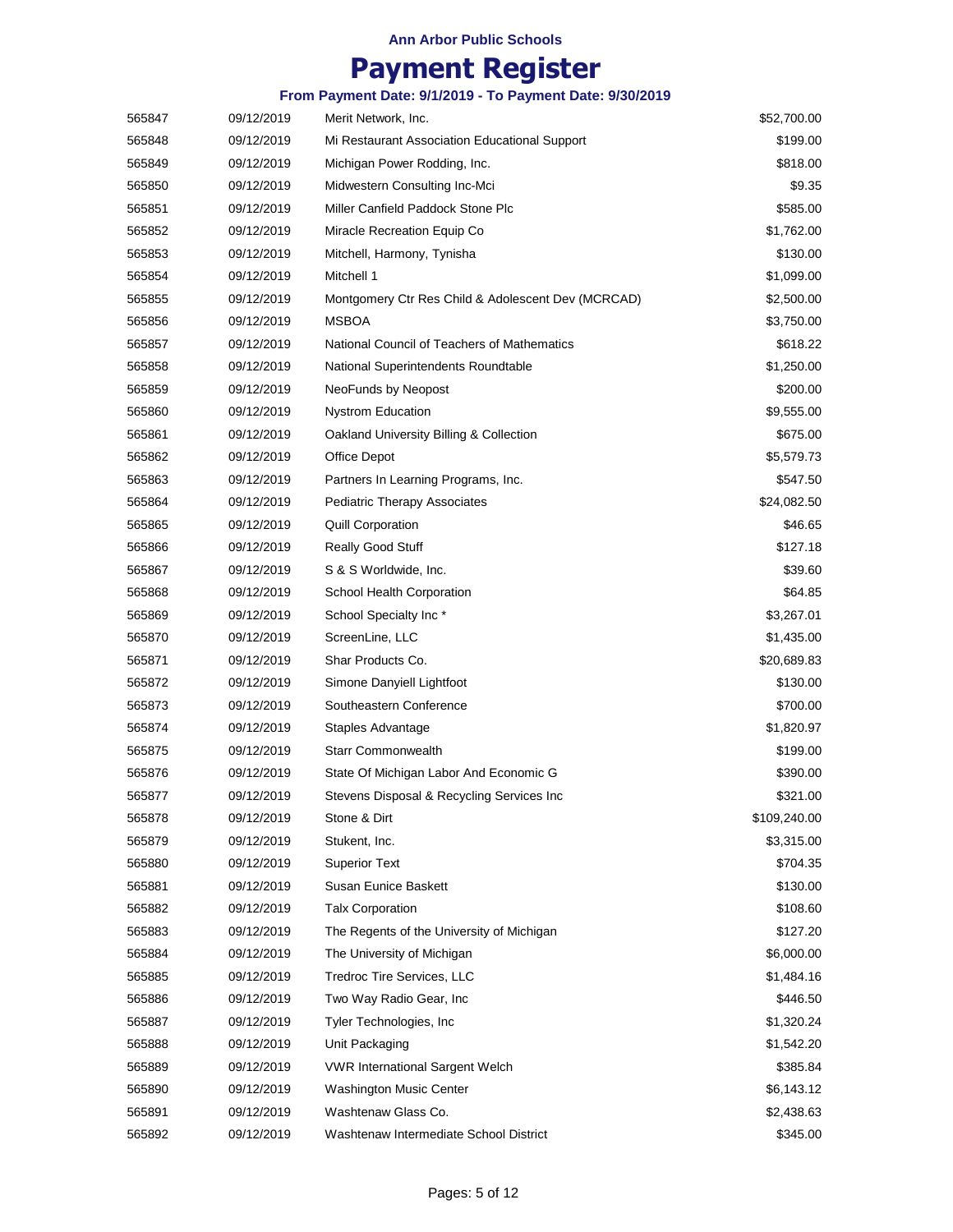|        |            | From Payment Date: 9/1/2019 - To Payment Date: 9/30/2019 |              |
|--------|------------|----------------------------------------------------------|--------------|
| 565893 | 09/12/2019 | Wilson Language Training                                 | \$7,500.00   |
| 565894 | 09/12/2019 | Wolverine Supply Inc                                     | \$2,657.31   |
| 565895 | 09/12/2019 | Esquivel, Landi                                          | \$500.00     |
| 565896 | 09/12/2019 | Ka, Assane                                               | \$500.00     |
| 565897 | 09/12/2019 | Mollo, Chris                                             | \$107.00     |
| 565898 | 09/19/2019 | A and N Electric, Inc.                                   | \$27,100.00  |
| 565899 | 09/19/2019 | A.F. Smith Electric, Inc.                                | \$10,098.00  |
| 565900 | 09/19/2019 | ABM Industry Groups, LLC                                 | \$497,564.00 |
| 565901 | 09/19/2019 | <b>ACCO Brands USA LLC</b>                               | \$244.20     |
| 565902 | 09/19/2019 | Adams Street Publishing Co.                              | \$465.00     |
| 565903 | 09/19/2019 | Allied Incorporated                                      | \$145.80     |
| 565904 | 09/19/2019 | Amcomm Telecommunications, Inc.                          | \$11,000.00  |
| 565905 | 09/19/2019 | AMF Bowling Centers, Inc.                                | \$438.11     |
| 565906 | 09/19/2019 | Anthony Kosla dba Ann Arbor Sport Fencing Club LLC       | \$1,173.80   |
| 565907 | 09/19/2019 | Apex Learning Inc                                        | \$425.00     |
| 565908 | 09/19/2019 | <b>ARC Document Solutions LLC</b>                        | \$2,119.28   |
| 565909 | 09/19/2019 | AT&T                                                     | \$71.62      |
| 565910 | 09/19/2019 | Bandemer, Lisa                                           | \$1,596.55   |
| 565911 | 09/19/2019 | <b>Baruzzini Aquatics</b>                                | \$4,800.00   |
| 565912 | 09/19/2019 | <b>Baudville Publishing Solutions</b>                    | \$162.71     |
| 565913 | 09/19/2019 | Best Asphalt Inc                                         | \$211,458.50 |
| 565914 | 09/19/2019 | <b>Blick Art Materials LLC</b>                           | \$2,741.17   |
| 565915 | 09/19/2019 | Brewer's Inc.                                            | \$206.25     |
| 565916 | 09/19/2019 | <b>Bulk Office Supply</b>                                | \$655.20     |
| 565917 | 09/19/2019 | Busch's Valuland-Main St                                 | \$214.56     |
| 565918 | 09/19/2019 | <b>Carpentry Concepts &amp; Ceilings</b>                 | \$3,875.00   |
| 565919 | 09/19/2019 | CEI Michigan LLC                                         | \$75,565.80  |
| 565920 | 09/19/2019 | Center For Anthroposophy                                 | \$4,400.00   |
| 565921 | 09/19/2019 | Center for Responsive Schools, Inc.                      | \$874.00     |
| 565922 | 09/19/2019 | <b>Classroom Direct/School Specialty</b>                 | \$54.15      |
| 565923 | 09/19/2019 | Cloud 9 Special Events                                   | \$500.00     |
| 565924 | 09/19/2019 | Coil Replacement Company                                 | \$1,860.56   |
| 565925 | 09/19/2019 | Colman Wolf Supply Company                               | \$4,956.72   |
| 565926 | 09/19/2019 | Computer Management Technologies Inc.                    | \$600.00     |
| 565927 | 09/19/2019 | <b>Constellation New Energy Gas</b>                      | \$17,439.45  |
| 565928 | 09/19/2019 | Crowner, Gabriel, B.                                     | \$1,680.00   |
| 565929 | 09/19/2019 | <b>Current Electric Supply Motor</b>                     | \$3,745.00   |
| 565930 | 09/19/2019 | <b>Curriculum Associates LLC</b>                         | \$186.98     |
| 565931 | 09/19/2019 | Daktronics Inc**                                         | \$2,525.00   |
| 565932 | 09/19/2019 | Des Moines Stamp Mfg Perma Hand Stamp Div                | \$16.00      |
| 565933 | 09/19/2019 | Detroit Edison Or Dte Energy                             | \$114,077.16 |
| 565934 | 09/19/2019 | Dihydro Services Inc                                     | \$212.00     |
| 565935 | 09/19/2019 | Discount School Supply                                   | \$130.98     |
| 565936 | 09/19/2019 | Dollar Bill Copying                                      | \$1,311.32   |
| 565937 | 09/19/2019 | Dte Energy                                               | \$25,902.72  |
| 565938 | 09/19/2019 | Eastbay, Inc.                                            | \$851.04     |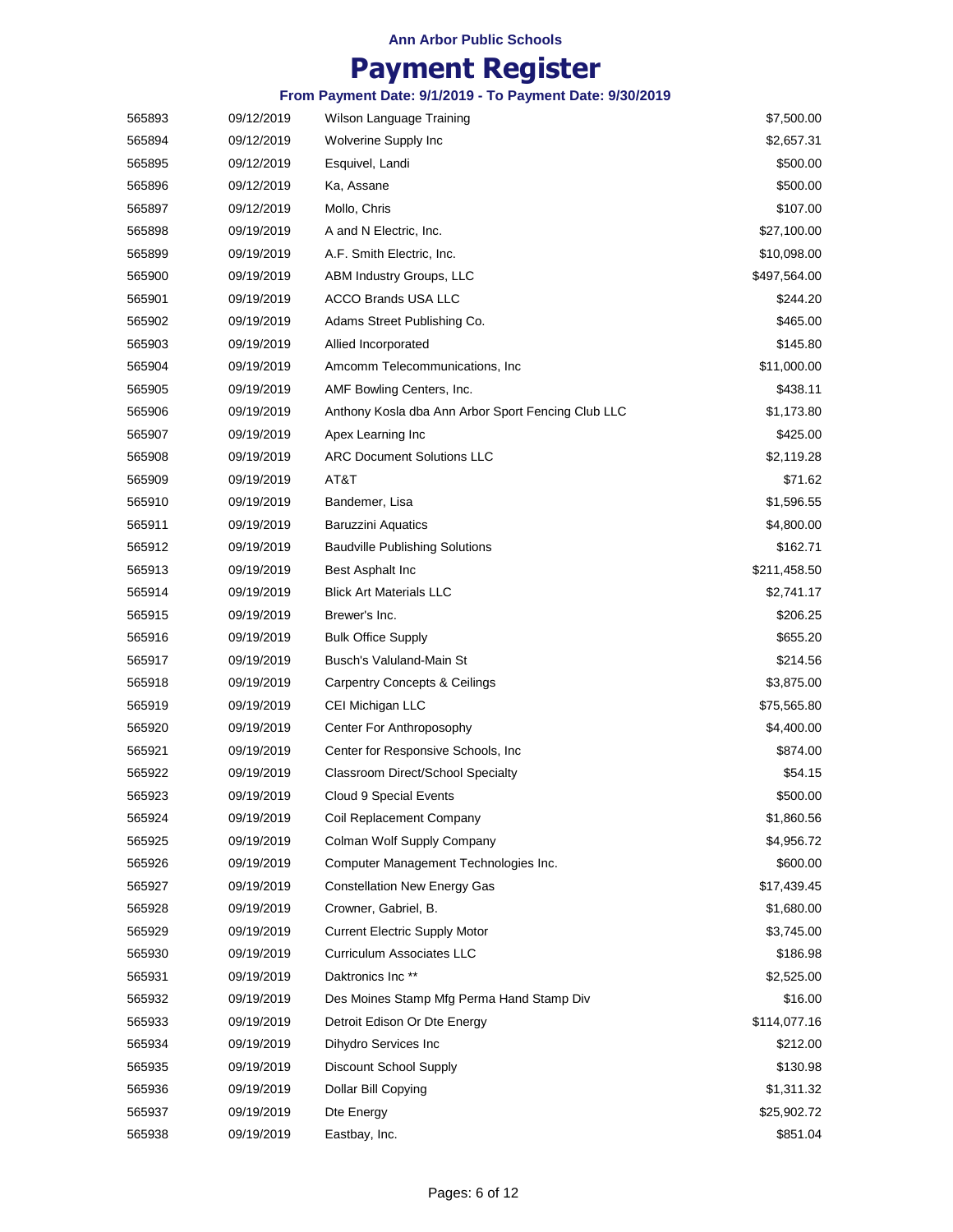## **Payment Register**

|        |            | Payment Register                                         |              |
|--------|------------|----------------------------------------------------------|--------------|
|        |            | From Payment Date: 9/1/2019 - To Payment Date: 9/30/2019 |              |
| 565939 | 09/19/2019 | Edgenuity, Inc.                                          | \$150.00     |
| 565940 | 09/19/2019 | <b>Edmondson Security Solutions</b>                      | \$2,438.00   |
| 565941 | 09/19/2019 | Enterprise Rent-A-Car                                    | \$865.01     |
| 565942 | 09/19/2019 | <b>Federal Express Corporation</b>                       | \$32.01      |
| 565943 | 09/19/2019 | Ferguson Enterprises, Inc.                               | \$235.67     |
| 565944 | 09/19/2019 | Fife-Pearce Electric Company                             | \$5,450.70   |
| 565945 | 09/19/2019 | Follett School Solutions, Inc.                           | \$208.84     |
| 565946 | 09/19/2019 | GameTime c/o Sinclair Recreation                         | \$343,149.12 |
| 565947 | 09/19/2019 | Gordon Food Service                                      | \$1,732.19   |
| 565948 | 09/19/2019 | Goyette Mechanical Co                                    | \$170,381.20 |
| 565949 | 09/19/2019 | <b>GPS Solutions LLC</b>                                 | \$957.00     |
| 565950 | 09/19/2019 | Graybar Electric Company Inc.                            | \$86.04      |
| 565951 | 09/19/2019 | Heather Kellstrom dba HIT Enterprises, LLC               | \$12,600.00  |
| 565952 | 09/19/2019 | Heinemann Greenwood Publishing                           | \$1,284.80   |
| 565953 | 09/19/2019 | hummel North America                                     | \$4,495.70   |
| 565954 | 09/19/2019 | Innovative Communications Inc.                           | \$173,785.50 |
| 565955 | 09/19/2019 | IntelliBoard, Inc.                                       | \$1,788.00   |
| 565956 | 09/19/2019 | J W Pepper & Sons, Inc                                   | \$162.99     |
| 565957 | 09/19/2019 | J&P Michigan Evaluation Group                            | \$4,450.00   |
| 565958 | 09/19/2019 | J.C. Ehrlich Pest Control                                | \$2,339.00   |
| 565959 | 09/19/2019 | Jackson Service Company                                  | \$2,907.00   |
| 565960 | 09/19/2019 | Jackson Service Company                                  | \$454.25     |
| 565961 | 09/19/2019 | James Lee Michaels Dba Avery Systems                     | \$2,922.00   |
| 565962 | 09/19/2019 | Johnson Controls Inc                                     | \$2,842.00   |
| 565963 | 09/19/2019 | Johnstone Supply Detroit Group                           | \$2,357.60   |
| 565964 | 09/19/2019 | Junior Library Guild                                     | \$876.60     |
| 565965 | 09/19/2019 | Kone Incorporated                                        | \$15,549.94  |
| 565966 | 09/19/2019 | Lakeshore Learning Materials                             | \$984.40     |
| 565967 | 09/19/2019 | Learning Without Tears                                   | \$589.44     |

 09/19/2019 Lily Weightlifting LLC \$116.58 09/19/2019 \$9,912.16 Lovin Comfort LLC 09/19/2019 \$494.10 Lowe's Home Centers, Inc. 09/19/2019 \$70,932.20 Margolis Companies, Inc. 09/19/2019 \$199.00 Marshall Music Co 09/19/2019 \$1,500.00 09/19/2019 \$180.00 Matthaei Botanical Gardens 09/19/2019 \$2,085.00 MBA Research 09/19/2019 \$6,014.20 Mcgraw-Hill School Education 09/19/2019 \$4.62 Medco Supply Co (lockbox) Or Masune & Surgical S 09/19/2019 \$2,230.51 Medco Supply Co (lockbox) Or Masune & Surgical S 09/19/2019 \$555.00 MEMSPA MI Elem. & Middle School Principals Assoc 09/19/2019 \$3,287.30 Metro Waste Service 09/19/2019 Michigan Academy of Dance & Music \$313.25 09/19/2019 \$68,390.00 Mitchell & Mouat Architects 09/19/2019 NUCO2 Inc \$883.62 09/19/2019 Office Depot \$7,973.34

NUCO2 Inc Office Depot

Massp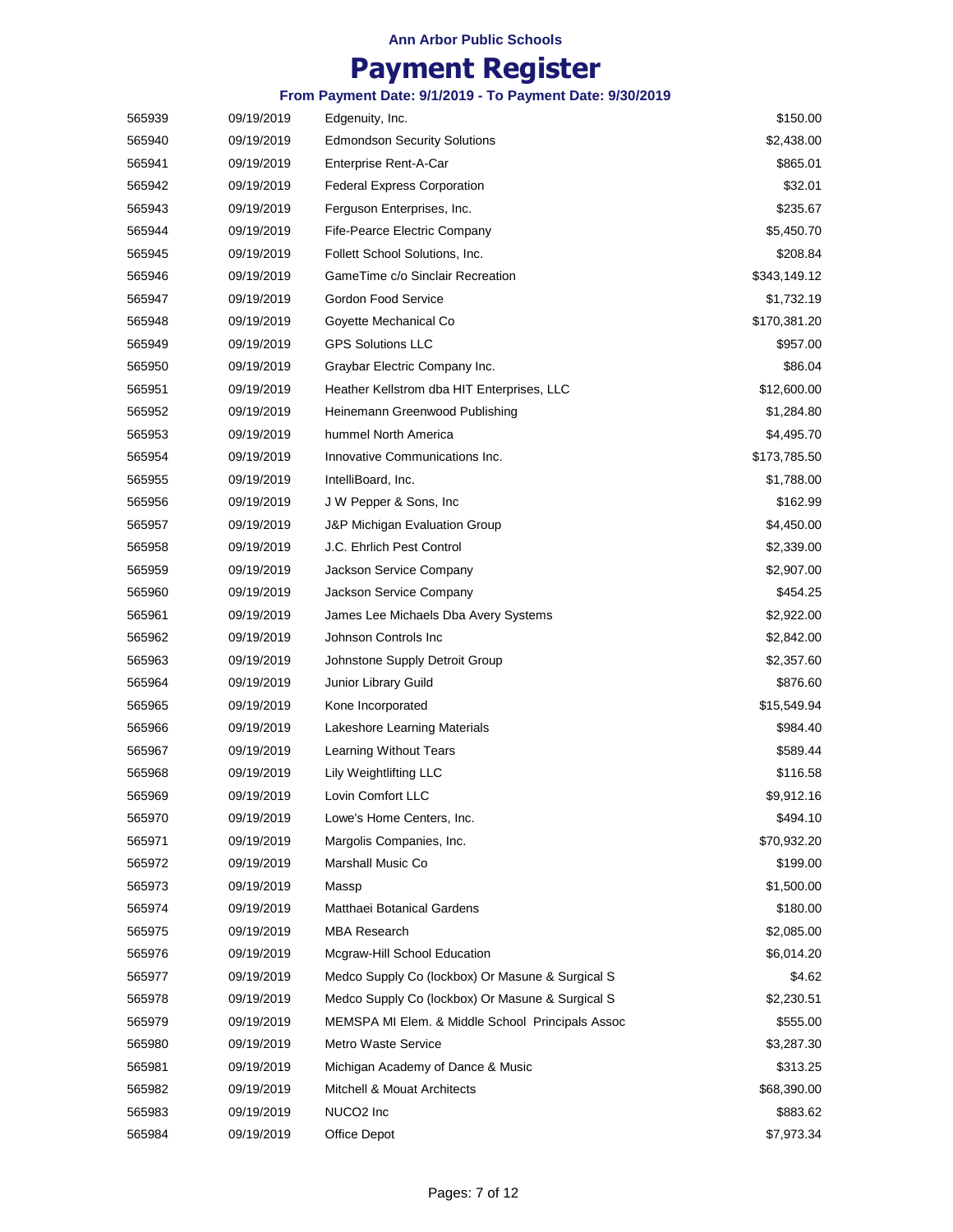# **Payment Register**

| 565985 | 09/19/2019 | <b>OHM Advisors</b>                            | \$4,505.75   |
|--------|------------|------------------------------------------------|--------------|
| 565986 | 09/19/2019 | Poster Compliance Center                       | \$2,185.36   |
| 565987 | 09/19/2019 | Presidio Infrastructure Solutions LLC          | \$13,396.00  |
| 565988 | 09/19/2019 | Project Lead The Way, Inc.                     | \$1,374.00   |
| 565989 | 09/19/2019 | <b>Quill Corporation</b>                       | \$467.02     |
| 565990 | 09/19/2019 | Rio Grande                                     | \$819.64     |
| 565991 | 09/19/2019 | <b>RJ Landau Partners</b>                      | \$4,575.00   |
| 565992 | 09/19/2019 | Rochester 100                                  | \$432.00     |
| 565993 | 09/19/2019 | <b>Rovin Ceramics</b>                          | \$143.00     |
| 565994 | 09/19/2019 | School Nurse Supply, Inc.                      | \$134.57     |
| 565995 | 09/19/2019 | School Specialty Inc*                          | \$3,111.62   |
| 565996 | 09/19/2019 | ScreenLine, LLC                                | \$200.00     |
| 565997 | 09/19/2019 | Sehi Computer Products, Inc.                   | \$360.00     |
| 565998 | 09/19/2019 | Sentinel Technologies Inc                      | \$238,058.82 |
| 565999 | 09/19/2019 | Southeastern Conference                        | \$700.00     |
| 566000 | 09/19/2019 | SP Designs & Manufacturing Inc.                | \$391.82     |
| 566001 | 09/19/2019 | Staples Advantage                              | \$1,392.57   |
| 566002 | 09/19/2019 | State Of Mi Dept Of Labor & Economic Growth    | \$110.00     |
| 566003 | 09/19/2019 | Superior Groundcover Inc Groundcover Solution  | \$63,360.00  |
| 566004 | 09/19/2019 | <b>Superior Text</b>                           | \$1,578.87   |
| 566005 | 09/19/2019 | Tango Experience - Ann Arbor, LLC              | \$970.65     |
| 566006 | 09/19/2019 | The Davey Tree Expert Company                  | \$13,205.00  |
| 566007 | 09/19/2019 | The Heaney Group                               | \$1,694.72   |
| 566008 | 09/19/2019 | The Sherwin-Williams Company                   | \$1,336.50   |
| 566009 | 09/19/2019 | The Toledo Ticket Company                      | \$1,132.02   |
| 566010 | 09/19/2019 | Trane Co.                                      | \$3,106.00   |
| 566011 | 09/19/2019 | Troxell Communications, Inc.                   | \$4,990.00   |
| 566012 | 09/19/2019 | <b>Underground Printing</b>                    | \$736.40     |
| 566013 | 09/19/2019 | US Foods, Inc.                                 | \$670.75     |
| 566014 | 09/19/2019 | Visualz                                        | \$90.90      |
| 566015 | 09/19/2019 | W.J. O'Neil Company                            | \$10,771.65  |
| 566016 | 09/19/2019 | <b>Washington Music Center</b>                 | \$1,991.51   |
| 566017 | 09/19/2019 | <b>Washtenaw Communications</b>                | \$233.64     |
| 566018 | 09/19/2019 | Washtenaw Community College Financial Services | \$1,000.00   |
| 566019 | 09/19/2019 | Waste Management                               | \$1,711.85   |
| 566020 | 09/19/2019 | West Michigan Baseball Franchising LLC         | \$210.24     |
| 566021 | 09/19/2019 | <b>Wolverine Sports Supply</b>                 | \$484.90     |
| 566022 | 09/19/2019 | Woodworks, Ltd.                                | \$1,650.00   |
| 566023 | 09/19/2019 | Yen-Shi Chin-Azzaro                            | \$1,530.00   |
| 566024 | 09/19/2019 | Zion Evangelical Lutheran Church of Ann Arbor  | \$140.00     |
| 566025 | 09/19/2019 | Ma, Xuyuan                                     | \$19.50      |
| 566026 | 09/26/2019 | Asset Acceptance LLC                           | \$199.60     |
| 566027 | 09/26/2019 | Berndt & Associates, P.C.                      | \$119.54     |
| 566028 | 09/26/2019 | David Lowell's Towing                          | \$41.92      |
| 566029 | 09/26/2019 | Michigan Department of Treasury                | \$678.64     |
| 566030 | 09/26/2019 | Michigan Guaranty Agency                       | \$39.28      |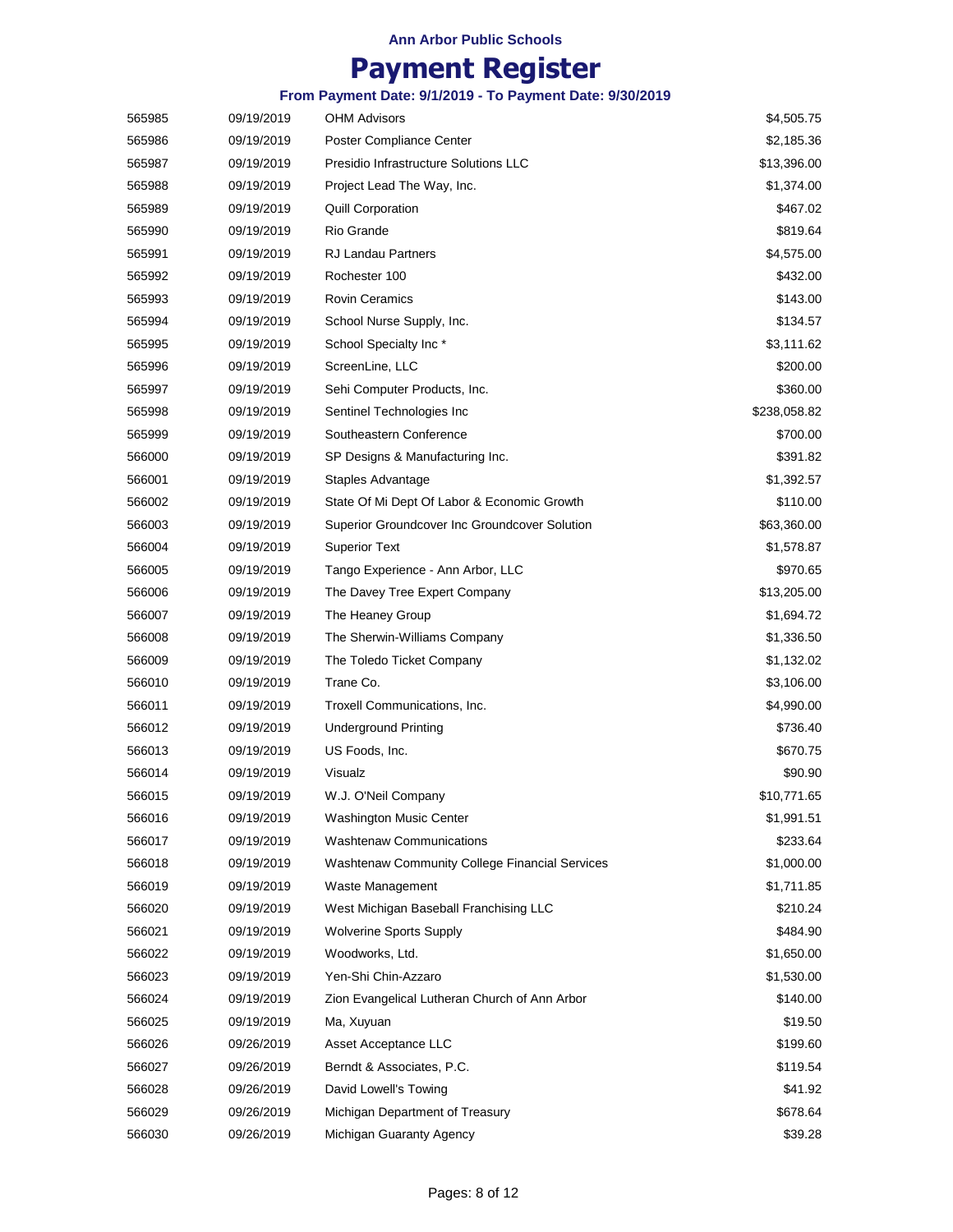|        |            | From Payment Date: 9/1/2019 - To Payment Date: 9/30/2019 |             |
|--------|------------|----------------------------------------------------------|-------------|
| 566031 | 09/26/2019 | Michigan Guaranty Agency                                 | \$84.45     |
| 566032 | 09/26/2019 | Oklahoma Centralized Support Registry- FOC 711           | \$311.90    |
| 566033 | 09/26/2019 | Pioneer Credit Recovery                                  | \$300.01    |
| 566034 | 09/26/2019 | Shermeta Law Group, PLLC                                 | \$186.54    |
| 566035 | 09/26/2019 | State of Kansas                                          | \$205.20    |
| 566036 | 09/26/2019 | Stuart M. Collis (49530)                                 | \$550.73    |
| 566037 | 09/26/2019 | Szuba & Associates, PLLC                                 | \$234.82    |
| 566038 | 09/26/2019 | U.S. Department of Education or Daniel L. Cobello        | \$82.61     |
| 566039 | 09/26/2019 | University Of Michigan Credit Union                      | \$50.00     |
| 566040 | 09/26/2019 | US Department Of Education                               | \$300.01    |
| 566041 | 09/26/2019 | US Department of Justice                                 | \$52.68     |
| 566042 | 09/26/2019 | Velo Law Office                                          | \$236.38    |
| 566043 | 09/26/2019 | Weber & Olcese, P.L.C                                    | \$120.29    |
| 566044 | 09/26/2019 | Weltman, Weinberg & Reis                                 | \$183.60    |
| 566045 | 09/26/2019 | Chapter 13 David Wm Ruskin, Tru                          | \$150.10    |
| 566046 | 09/26/2019 | Chapter 13 Trustee                                       | \$253.85    |
| 566047 | 09/26/2019 | Goodman Frost Pllc                                       | \$50.00     |
| 566048 | 09/26/2019 | Michigan Guaranty Agency                                 | \$199.85    |
| 566049 | 09/26/2019 | Michigan State Disbursement Unit                         | \$5,059.99  |
| 566050 | 09/26/2019 | Office Of The Chapter 13 Trustee                         | \$516.59    |
| 566051 | 09/26/2019 | United States Treasury                                   | \$271.63    |
| 566052 | 09/26/2019 | US Department Of Education                               | \$87.41     |
| 566053 | 09/26/2019 | US Department Of Education                               | \$84.73     |
| 566054 | 09/26/2019 | US Department Of Education                               | \$91.26     |
| 566055 | 09/26/2019 | US Dept Of Education                                     | \$200.81    |
| 566056 | 09/26/2019 | <b>Washington State Support Registry</b>                 | \$211.76    |
| 566057 | 09/26/2019 | A.F. Smith Electric, Inc.                                | \$38,631.58 |
| 566058 | 09/26/2019 | Aero Filter, Inc.                                        | \$24,215.87 |
| 566059 | 09/26/2019 | Air Systems, Inc.                                        | \$8,883.03  |
| 566060 | 09/26/2019 | Ann Arbor Welding Supply                                 | \$37.20     |
| 566061 | 09/26/2019 | Arbor Springs Water                                      | \$32.00     |
| 566062 | 09/26/2019 | <b>ARC Document Solutions LLC</b>                        | \$2,625.00  |
| 566063 | 09/26/2019 | Arch Environmental Group, Inc.                           | \$10,629.10 |
| 566064 | 09/26/2019 | <b>Aventric Technologies</b>                             | \$380.00    |
| 566065 | 09/26/2019 | <b>Belle Tire</b>                                        | \$61.98     |
| 566066 | 09/26/2019 | <b>Blick Art Materials LLC</b>                           | \$545.78    |
| 566067 | 09/26/2019 | <b>Bulldog Records Management Inc</b>                    | \$8,029.26  |
| 566068 | 09/26/2019 | <b>Carpentry Concepts &amp; Ceilings</b>                 | \$2,158.90  |
| 566069 | 09/26/2019 | Cengage Learning                                         | \$25,840.00 |
| 566070 | 09/26/2019 | Center for Responsive Schools, Inc.                      | \$1,992.00  |
| 566071 | 09/26/2019 | Central Michigan Paper (cmp)                             | \$2,810.95  |
| 566072 | 09/26/2019 | Cintas                                                   | \$19,966.61 |
| 566073 | 09/26/2019 | City Of Ann Arbor Police Dept.                           | \$645.12    |
| 566074 | 09/26/2019 | Clark Hill PLLC                                          | \$490.00    |
| 566075 | 09/26/2019 | Classroom Direct/School Specialty                        | \$3.68      |
| 566076 | 09/26/2019 | Colman Wolf Supply Company                               | \$2,481.00  |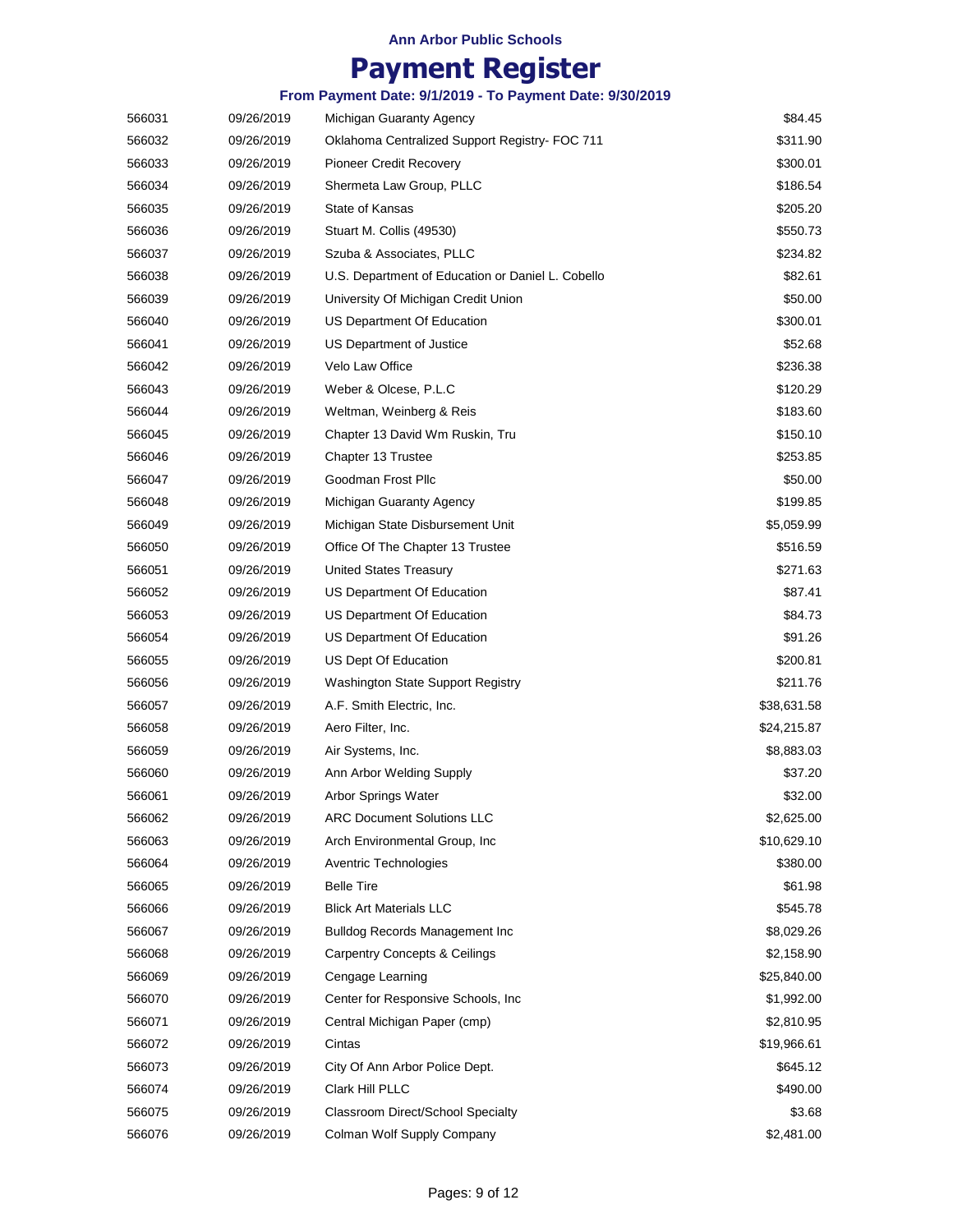# **Payment Register**

| 566077 | 09/26/2019 | Demco, Inc.                                        | \$78.44     |
|--------|------------|----------------------------------------------------|-------------|
| 566078 | 09/26/2019 | Dollar Bill Copying                                | \$4,836.69  |
| 566079 | 09/26/2019 | EMU                                                | \$700.00    |
| 566080 | 09/26/2019 | Enterprise Rent-A-Car                              | \$657.65    |
| 566081 | 09/26/2019 | Ferguson Enterprises, Inc.                         | \$65,670.83 |
| 566082 | 09/26/2019 | First Agency, Inc.                                 | \$37,457.46 |
| 566083 | 09/26/2019 | <b>Franklin Covey</b>                              | \$3,000.00  |
| 566084 | 09/26/2019 | Frontline Placement Technologies, Inc.             | \$2,100.00  |
| 566085 | 09/26/2019 | Grainger                                           | \$2,257.68  |
| 566086 | 09/26/2019 | Great Lakes Environmental Service, Inc.            | \$1,192.97  |
| 566087 | 09/26/2019 | <b>Great Lakes Sports</b>                          | \$603.05    |
| 566088 | 09/26/2019 | Haldeman-Homme, Inc.                               | \$1,000.00  |
| 566089 | 09/26/2019 | IDN-Hardware Sales Inc.                            | \$697.26    |
| 566090 | 09/26/2019 | Intrastate Distributors, Inc.                      | \$197.52    |
| 566091 | 09/26/2019 | J W Pepper & Sons, Inc.                            | \$129.69    |
| 566092 | 09/26/2019 | J.C. Ehrlich Pest Control                          | \$1,057.00  |
| 566093 | 09/26/2019 | Jackson Service Company                            | \$1,708.00  |
| 566094 | 09/26/2019 | James Lee Michaels Dba Avery Systems               | \$8,139.00  |
| 566095 | 09/26/2019 | Johnson Controls Inc                               | \$7,731.58  |
| 566096 | 09/26/2019 | Johnstone Supply Detroit Group                     | \$6,059.24  |
| 566097 | 09/26/2019 | Jorif, Daelynn                                     | \$400.00    |
| 566098 | 09/26/2019 | Jostens                                            | \$47.13     |
| 566099 | 09/26/2019 | Junior Library Guild                               | \$1,229.60  |
| 566100 | 09/26/2019 | KAP7 International, Inc.                           | \$3,915.32  |
| 566101 | 09/26/2019 | Lakeshore Learning Materials                       | \$3,376.48  |
| 566102 | 09/26/2019 | Marxmoda, Inc.                                     | \$11,659.03 |
| 566103 | 09/26/2019 | Mcgraw-Hill School Education                       | \$2,410.54  |
| 566104 | 09/26/2019 | Medco Supply Co (lockbox) Or Masune & Surgical S   | \$604.74    |
| 566105 | 09/26/2019 | MEMSPA MI Elem. & Middle School Principals Assoc   | \$515.00    |
| 566106 | 09/26/2019 | Michigan Assoc. of Superintendents & Admnistrators | \$445.00    |
| 566107 | 09/26/2019 | Michigan Power Rodding, Inc.                       | \$2,488.00  |
| 566108 | 09/26/2019 | Michigan School Business Officials/MSBO            | \$255.00    |
| 566109 | 09/26/2019 | Miller Canfield Paddock Stone Plc                  | \$1,072.50  |
| 566110 | 09/26/2019 | Mitchell & Mouat Architects                        | \$31,040.64 |
| 566111 | 09/26/2019 | MobyMax, LLC                                       | \$2,495.00  |
| 566112 | 09/26/2019 | <b>Musical Resources</b>                           | \$879.35    |
| 566113 | 09/26/2019 | Napa Auto Parts                                    | \$160.46    |
| 566114 | 09/26/2019 | National Express Durham Holding Corp/DBA Trinity   | \$63,814.44 |
| 566115 | 09/26/2019 | Nowatzke Service Center, Inc.                      | \$136.56    |
| 566116 | 09/26/2019 | Office Depot                                       | \$6,525.60  |
| 566117 | 09/26/2019 | <b>OHM Advisors</b>                                | \$628.00    |
| 566118 | 09/26/2019 | Pearson Education, Inc.                            | \$7,600.00  |
| 566119 | 09/26/2019 | Phoenix Contractors, Inc.                          | \$18,500.50 |
| 566120 | 09/26/2019 | <b>Pioneer Manufacturing Company</b>               | \$1,892.74  |
| 566121 | 09/26/2019 | Polar Paradice                                     | \$125.00    |
| 566122 | 09/26/2019 | Pullman SST Inc                                    | \$10,605.00 |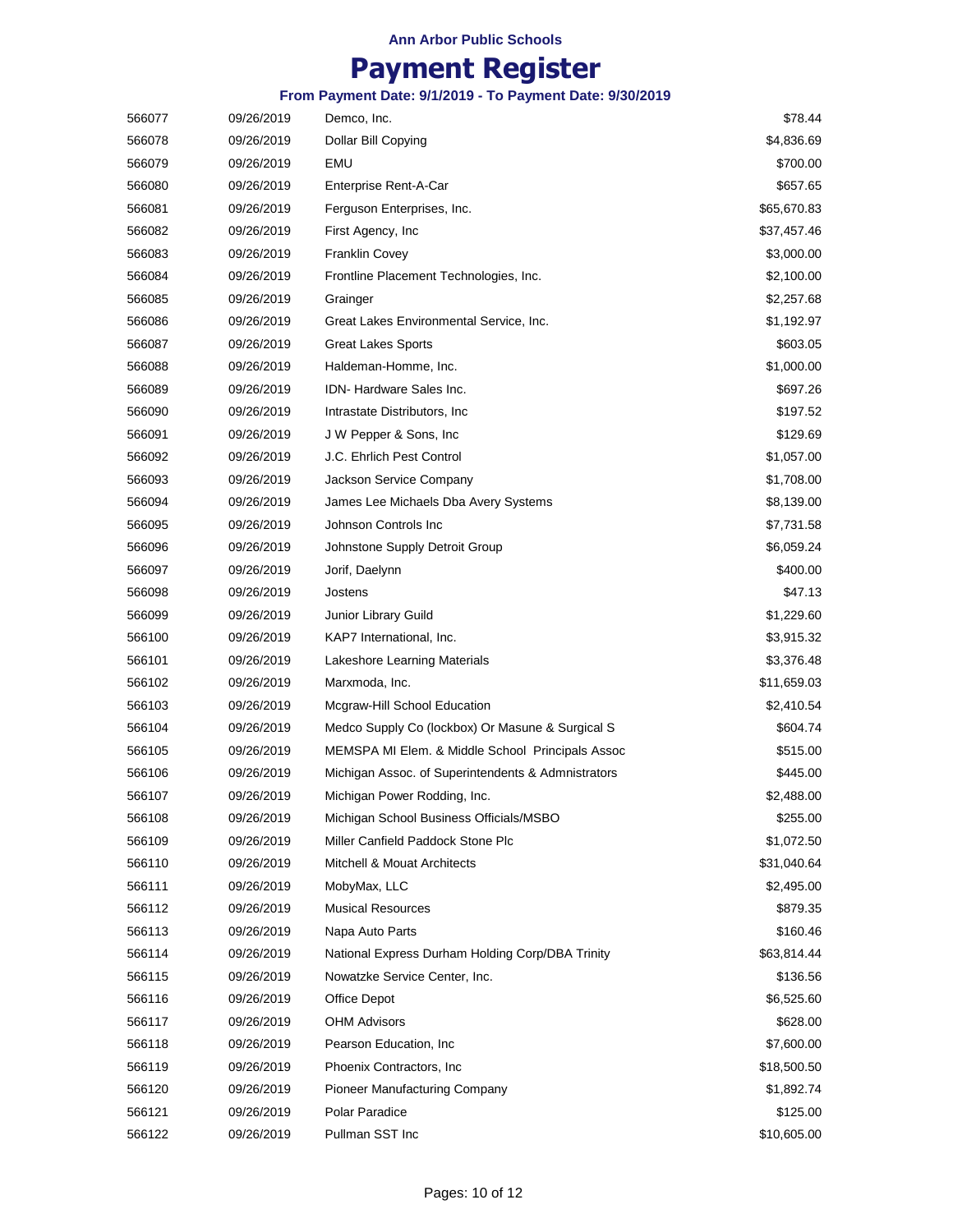|                    |            | From Payment Date: 9/1/2019 - To Payment Date: 9/30/2019 |                |
|--------------------|------------|----------------------------------------------------------|----------------|
| 566123             | 09/26/2019 | RKA Petroleum Companies, Inc.                            | \$22,044.71    |
| 566124             | 09/26/2019 | Scholastic Inc                                           | \$1,258.33     |
| 566125             | 09/26/2019 | School Specialty Inc*                                    | \$2,261.83     |
| 566126             | 09/26/2019 | Sehi Computer Products, Inc.                             | \$250.50       |
| 566127             | 09/26/2019 | Shamrock Floor Inc                                       | \$1,924.00     |
| 566128             | 09/26/2019 | Shar Products Co.                                        | \$427.65       |
| 566129             | 09/26/2019 | Signs By Tomorrow                                        | \$540.75       |
| 566130             | 09/26/2019 | Staples Advantage                                        | \$43.44        |
| 566131             | 09/26/2019 | Staples Advantage                                        | \$374.76       |
| 566132             | 09/26/2019 | Sunbelt & Staffing                                       | \$5,360.00     |
| 566133             | 09/26/2019 | <b>Superior Text</b>                                     | \$10,794.55    |
| 566134             | 09/26/2019 | Susan Fisher dba What Is It This Week?                   | \$2,027.50     |
| 566135             | 09/26/2019 | The Regents of the University of Michigan                | \$74.60        |
| 566136             | 09/26/2019 | <b>Time For Kids</b>                                     | \$1,228.32     |
| 566137             | 09/26/2019 | Total Armored Car Service, Inc.                          | \$136.10       |
| 566138             | 09/26/2019 | Town & Country Pools                                     | \$1,195.00     |
| 566139             | 09/26/2019 | Unit Packaging                                           | \$1,632.01     |
| 566140             | 09/26/2019 | University Of Michigan Cashier Support Paym              | \$650.08       |
| 566141             | 09/26/2019 | US Foods, Inc.                                           | \$444.47       |
| 566142             | 09/26/2019 | Video And Internet Stuff, Llc                            | \$5,199.75     |
| 566143             | 09/26/2019 | Ward's Natural Science Est.llc                           | \$104.90       |
| 566144             | 09/26/2019 | <b>Washtenaw County Treasurer Office</b>                 | \$118,711.98   |
| 566145             | 09/26/2019 | Washtenaw Intermediate School District                   | \$46,187.99    |
| 566146             | 09/26/2019 | Wilson Language Training                                 | \$14,400.00    |
| 566147             | 09/26/2019 | <b>Wolverine Sports Supply</b>                           | \$7.44         |
| 566148             | 09/26/2019 | Wolverine Supply Inc                                     | \$20.20        |
| 566149             | 09/26/2019 | Crane, Susan                                             | \$29.80        |
| 566150             | 09/26/2019 | Crane, Susan                                             | \$17.50        |
| 566151             | 09/26/2019 | Esquivel, Landi                                          | \$500.00       |
| 566152             | 09/26/2019 | Furlong, Greta                                           | \$103.30       |
| 566153             | 09/26/2019 | Ka, Assane                                               | \$500.00       |
| 566154             | 09/26/2019 | Kosai, Kosuke                                            | \$30.00        |
| 566155             | 09/26/2019 | Liu, Weimin                                              | \$121.45       |
| 566156             | 09/26/2019 | Lombard, Wendy                                           | \$16.30        |
| 566157             | 09/26/2019 | Patel, Krupa                                             | \$42.50        |
| 566158             | 09/26/2019 | Stakh, Bozhena                                           | \$30.00        |
| Type Check Totals: |            |                                                          | \$4,722,957.75 |
| <u>EFT</u>         |            |                                                          |                |
| 290979             | 09/13/2019 | FICA -SOCIAL SECURITY                                    | \$690,733.96   |
| 290980             | 09/13/2019 | Internal Revenue Service - Payroll Taxes                 | \$355,549.44   |
| 290981             | 09/13/2019 | State Of Michigan - Payroll Taxes                        | \$153,680.06   |
| 290982             | 09/16/2019 | McCarthy & Smith, Inc                                    | \$1,330,438.31 |
| 293722             | 09/27/2019 | FICA -SOCIAL SECURITY                                    | \$699,176.72   |
| 293723             | 09/27/2019 | Internal Revenue Service - Payroll Taxes                 | \$354,774.91   |
| 293724             | 09/27/2019 | State Of Michigan - Payroll Taxes                        | \$154,713.68   |
| 293725             | 09/30/2019 | <b>PCMI</b>                                              | \$126,773.51   |